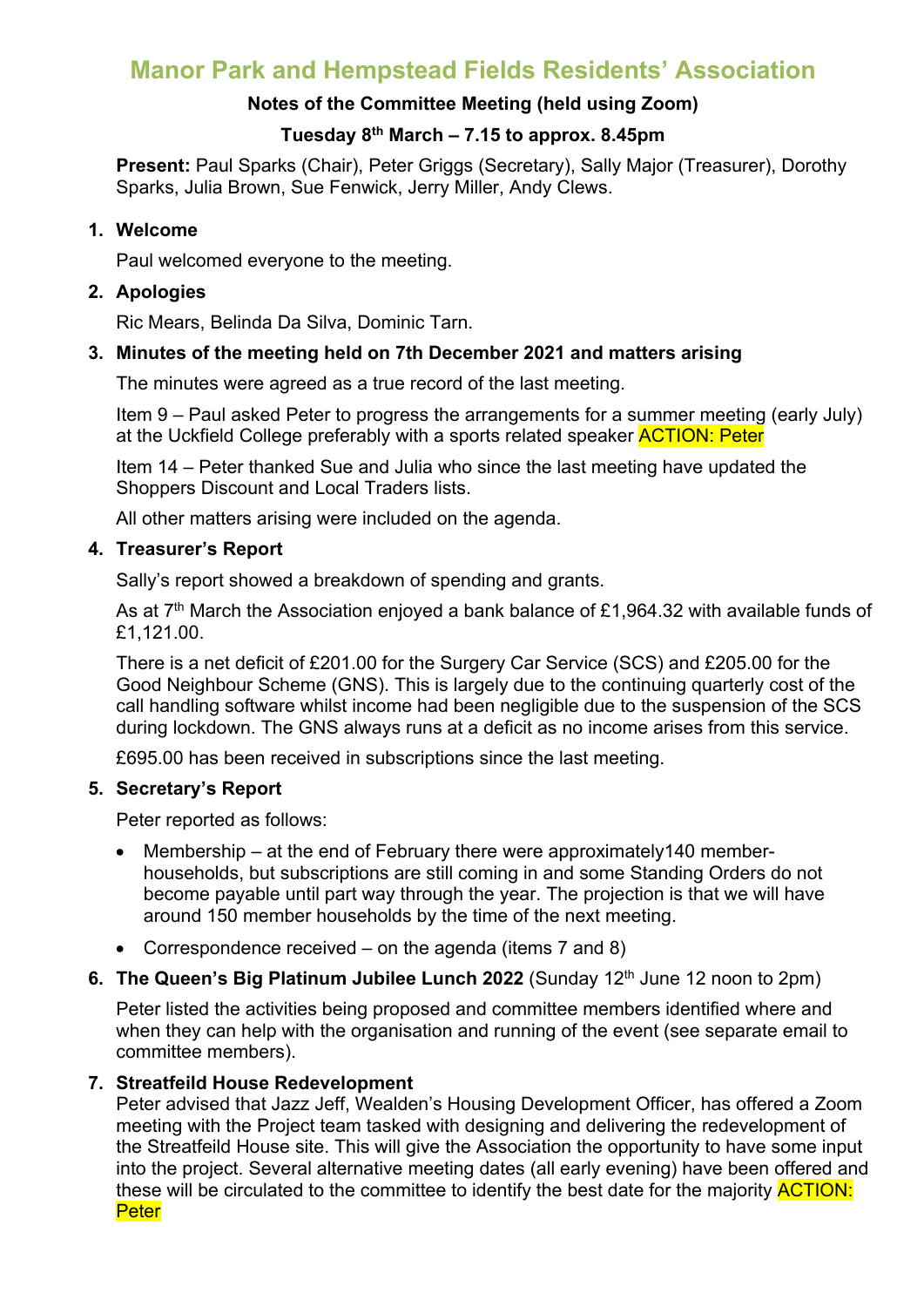## **8. Southview Drive – disrepair**

All committee members expressed their concern and frustration over the numerous potholes and extensive patching of both Southview Drive and the stretch of Downsview Crescent that runs alongside the College.

Peter updated the committee on the correspondence he had been undertaking on this topic.

(1) Wealden DC – a condition attached to the planning permission for the redevelopment of the college requires the developer to reinstate the condition of the roads used by construction traffic to the condition they were before the work started. The developer took a series of photos of the road to register their original condition, and these are included on the planning consent file on the planning website (WD/2018/1650/MAJ The developer was due to undertake a survey of the roads during December but when Peter made enquiries it transpires that this did not take place. A survey is now due to be undertaken in May/June when the work on the Rugby pitch should be completed and no further HGVs should be visiting the site.

The results of the survey will be submitted to WDC planners who will refer the findings to County Highways for consideration. In the meantime, East Sussex Highways will refer any 'significant items of disrepair requiring immediate attention' to the developer.

Note – the above information is drawn from correspondence with WDC planners and County Councillor Claire Dowling.

(2) East Sussex Highways – in parallel to chasing WDC planners Peter has been corresponding with ESCC Highways pressing them to consider large scale works to resurface the whole or most of Southview Drive which is now dotted with numerous patched repairs and minor potholes.

East Sussex Highways advise that their Highway Steward undertakes periodic inspections of the road and that two potholes were repaired in October 2021. The next inspection will take place in April. Frustratingly, we are advised that Highways '……do not have any larger scale works planned for Southview Drive at this time'.

Committee members were exasperated and drew attention to the extensive resurfacing work undertaken to Nevill Road last year and were puzzled why Southview Drive was not be treated in the same way.

It was agreed that if no substantive solution resulted from the developer survey in May/June then Paul and Peter would lobby the County Council to achieve a comprehensive outcome **ACTION: Paul and Peter in due course** 

In the meantime, Peter encouraged committee members to use the Report a Pothole online service to ensure that all road defects of concern are being logged with East Sussex Highways (simply search ESCC potholes to be directed to the correct page).

#### **9. The Great British Spring Clean**

It was agreed that the Association would support this initiative again this year and that Peter would publicise it and make available sacks (courtesy of WDC) and loan out the small supply of litter picking devices we keep in store **ACTION: Peter** 

#### **10.Day Trips**

Peter said that there had been some interest in the day out ideas that had been included in the Winter newsletter and that he will now come up with a firm suggestion and date. Julia mentioned that the ongoing covid situation will be a deterrent for some and it was agreed that delaying a trip until the summer months might be more acceptable **ACTION: Peter**